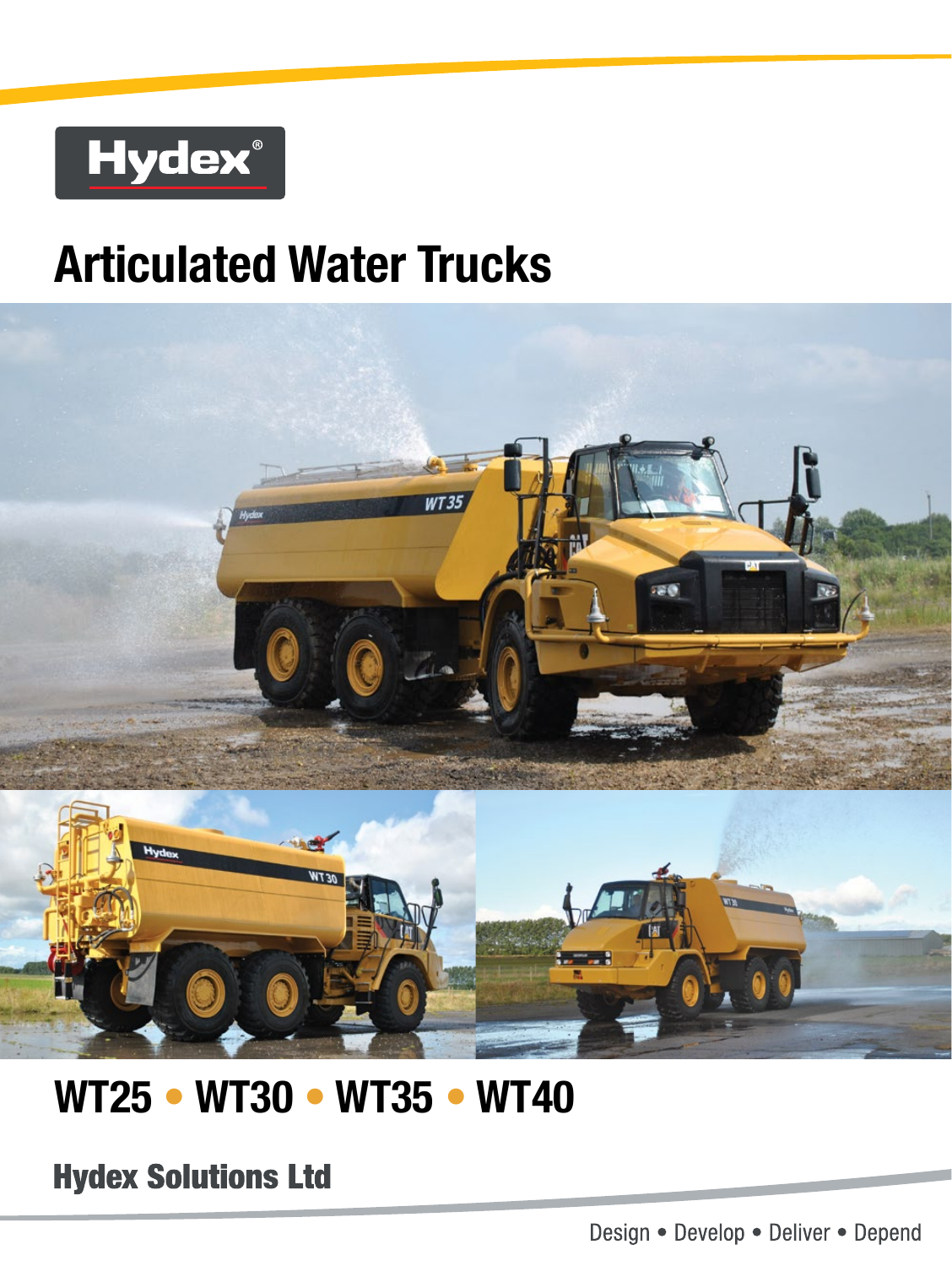## Hydex Articulated Water Tank Trucks : WT25, WT30, WT35 and WT40

The Hydex WT range is a complete line of water trucks from Hydex Solutions Ltd. More than just a water tank, it's a water truck; an integrated machine designed for dust suppression on the most demanding mining, quarrying and construction sites.

Hydex baffle valves (patent pending) in both transverse and longitudinal directions offer vastly superior stability, helping to eliminate truck rollover and making the Hydex WT one of the safest water trucks on the market today.

Supplied on a new CAT<sup>®</sup> chassis directly from our facility close to the world-wide Caterpillar<sup>®</sup> ADT factory or, for used equipment, it can be fitted at your local CAT<sup>®</sup> dealer with the supervision of one of our own engineers. So whichever way you buy your water truck, you get a complete machine to factory standards with the parts and service you expect.

## Why choose a Hydex WT Series Articulated Water Tank Truck?

In addition to the Hydex baffling system (patentpending), which helps to make a Hydex WT one of the safest water trucks on the market, we chose to design and develop our own tank so that we can better control the manufacturing quality, in conjunction with equipping the tank with as many CAT® components as possible. Where suitable CAT® components are not available, Hydex holds spare part stocks at our facility to ensure good availability.

Of the non- $CAT^{\circledast}$  parts, we have chosen to fit high-spec components to help provide the reliability that you would expect from Hydex. For example, all spray heads are hydraulically activated through CAT® valves, all the hydraulic hosing is CAT® XT-3 and all trucks are fitted with Berkley water pumps.

The Hydex logic control system offers the operator a clear and easy-to-operate control system, with functionality and safety benefits. Any function can be accessed through the press of a single button rather than having to engage hydraulics, open valves, then open spray heads etc.

Also, the machine can never be left in a dangerous state (with a spray head open for example). Whenever the ignition of the truck is switched off, the normal safe condition of the truck is reverted to.

Hydraulic motors are specified well within their comfortable working range to help ensure a long, troublefree life and have been selected so that optimum pump RPM is achieved at lower engine RPM. This in turn increases drivability and the fuel economy of the machine is maximised.

Any extra hydraulic flow not required is diverted back to tank rather than restricting the hydraulic flow which causes the high pitch squeal you hear from so many of our competitors' trucks.

Best of all, the days of holding a water tank in 3rd gear around the site at maximum engine RPM are fortunately gone, reducing engine and transmission strain, not to mention saving valuable fuel!

The Hydex WT range of water trucks is fully customizable to your site's requirements, meaning if you have a road to wash or a special area to reach, we can tailor our trucks to meet your demands.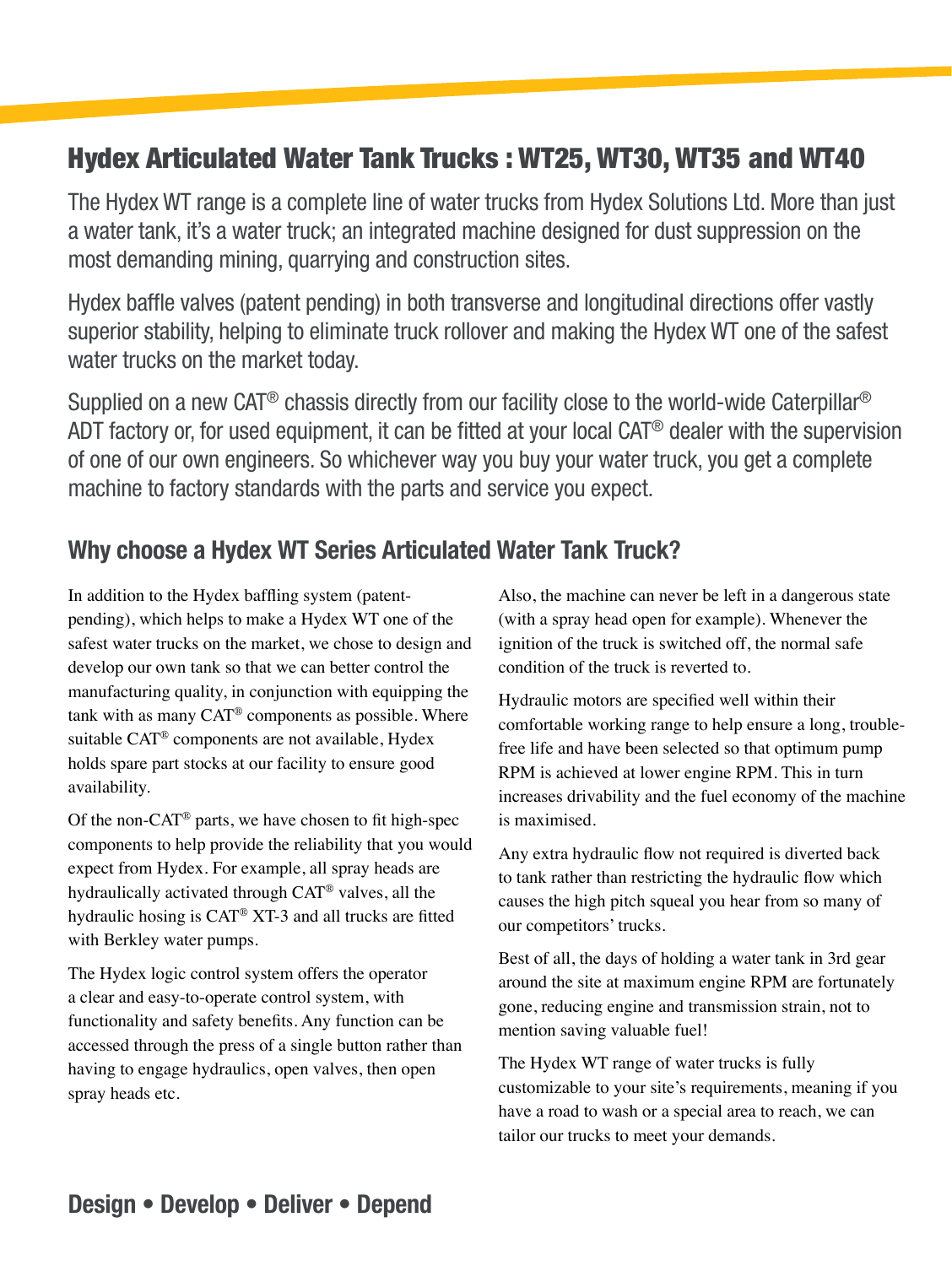







#### Standard Tank Specifications

- Hydex baffle system.
- 5000 US gal / 18,900 litre through to 8000 US gal / 30,300 litre tanks capacity.
- Epoxy coating.
- 1500 GPM hydraulic driven centrifugal pump.
- Rear spray bar to include up to three fully adjustable fan spray heads with individual cab mounted hydraulic controls.
- Two spray heads mounted on front of tank for side sprays with individual cab controls.
- Self loading system which allows for suction from a water supply.
- Water level indicator in cab.
- Splash guard on front and rear of tank to protect cab/rear area.
- CE marked if required.
- Hydex control system.

#### Additional Options

- Remote controlled turret water cannon, with the control panel mounted within the cab.
- Full width gravity bar with in cab control.
- Hose Reel with 100' x 1½" hose including straight nozzle.
- Fire Eater system; includes built in stainless steel foam tank, and adjustable nozzle for water and foam.
- Rear spray bar with staggered fan sprays.
- Extensive range of options available: side sprays, hose reels, water cannons, gravity dumps.
- Stainless steel tank and pipework.